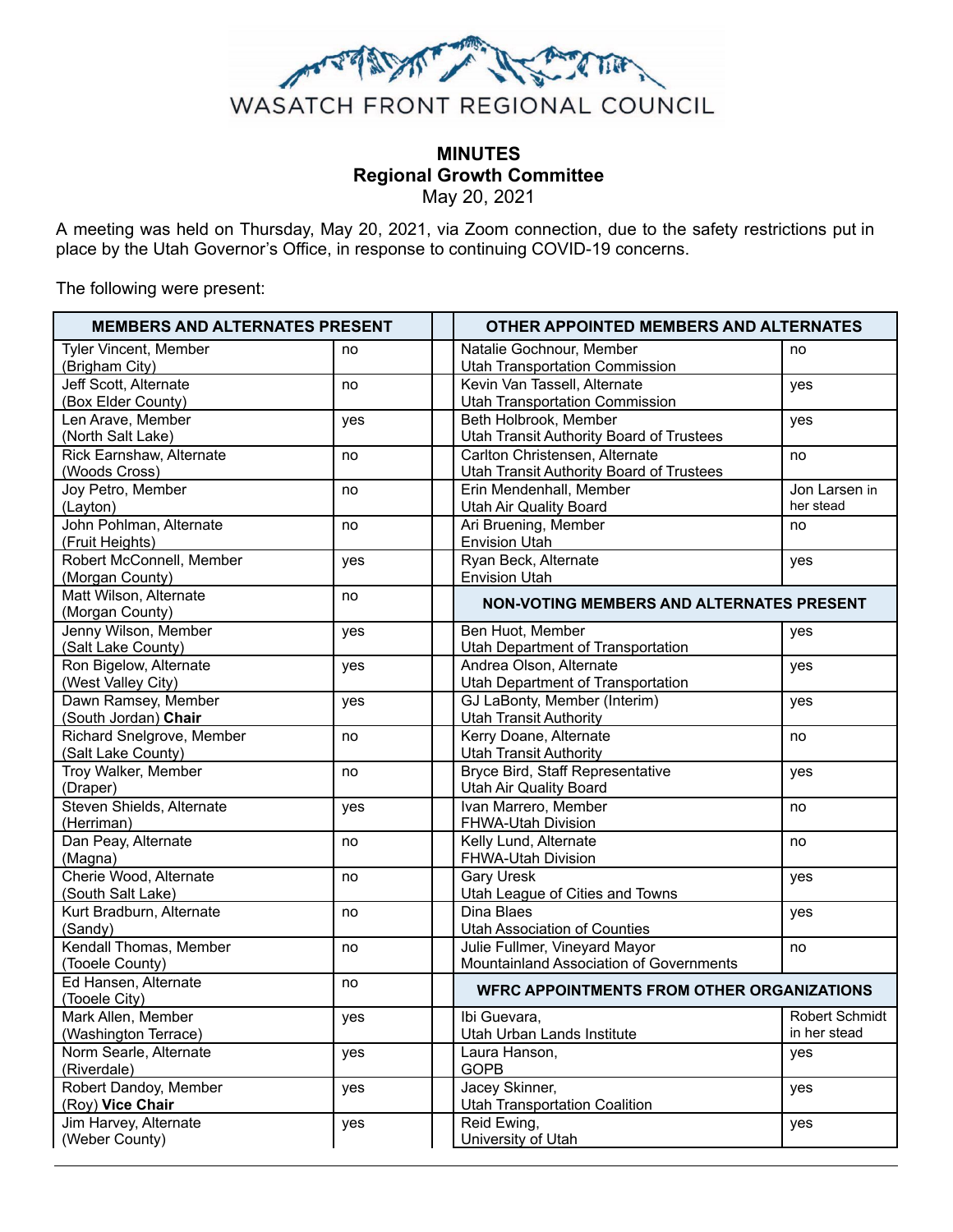| <b>OTHER ATTENDEES PRESENT, including WFRC Staff:</b>   |                                                              |
|---------------------------------------------------------|--------------------------------------------------------------|
| Bret Millburn, Ginger Chinn, Patti Garver, Jory Howell, | WFRC: Andrew Gruber, Ted Knowlton, Andrea Pearson,           |
| Christopher Chesnut, Bill Baranowski, Shule Bishop,     | Jory Johner, Hugh Van Wagenen, Mikala Jordan,                |
| Nichol Bourdeaux, Grant Farnsworth, Nate Peterson,      | Megan Townsend, Hannah Boettcher, Miranda Jones Cox,         |
| David Larson, Rob Jolley                                | Rosie Hernandez, Julie Bjornstad, Lauren Victor, Nikki Navio |
|                                                         | Badr Almadhi, Nicole Mendelsohn, Ben Wuthrich,               |
|                                                         | Kurt Mower, Ned Hacker, Bill Hereth, Bert Granberg           |

## **1. Introductions and Consent Agenda [00:00:05]**

Mayor Dawn Ramsey called the meeting to order at 9:45am. Introductions were made via roll call. Laura Hanson, with the Governor's Office of Planning and Budget, GJ LaBonty, with UTA, and Ginger Chinn, with the Salt Lake Chamber, were welcomed to the meeting.

## **ACTION**: **Approve Minutes from March 18, 2021 [00:02:10]**

With no discussion or changes noted, Mayor Ramsey entertained a motion to accept the minutes. A motion was made by Mayor Len Arave, and seconded by Mayor Robert Dandoy that the Minutes be approved. Motion passed unanimously.

## **2. Public Comment [00:06:31]**

Mayor Ramsey opened the meeting for public comments. There were none.

### **3. Wasatch Choice - the 2023-2050 Regional Transportation Plan (RTP) [00:06:59]**

Ted Knowlton and Hugh Van Wagenen, both with WFRC, presented key plan objectives of the RTP, which is the transportation component of the overall Wasatch Choice Vision, and a part of Utah's Unified Transportation Plan. Mr. Knowlton and Mr. Van Wagenen revisited the objectives of the RTP, and sought feedback from the RGC, as a steering committee, on the overall regional transportation planning process. Mr Knowlton and Mr. Van Wagenen then facilitated a discussion of key focus areas of the RTP: improving the Region's resilience in the face of rapid growth, recovery from COVID-19, and new external forces such as rapidly shifting transportation technologies and behaviors. Polls were presented to the group during this discussion, and the results are below.

### **4. ACTION: Amendment #3 to the 2019-2050 RTP [00:40:01]**

Jory Johner and Julie Bjornstad, both with WFRC, presented the proposed Amendment Number 3 to the 2019-2050 Regional Transportation Plan (2019-2050 RTP). Project amendments are organized into three levels: *Level 1 - Staff modifications*, which include minor adjustments; *Level 2 - Board Modifications,* where action is requested to make a formal adoption of the projects and; *Level 3 - Full Amendment,* where action is requested to release these projects for public comment. The projects within this amendment were presented to their respective Technical Advisory Committees (TACs) on April 28, 2021 and will also be presented to the Box Elder, Weber, Davis and Salt Lake County Councils of Governments (COGs). Ms. Bjornstad and Mr. Johner briefly discussed each project. **[01:16:48]** Mayor Ramsey asked if there were any members of the public that would like to have their comments noted. With no comments stated, Mayor Ramsey made a motion to approve the Level 2 - Board Modification projects and release the Level 3 - Full Amendment projects and the air quality conformity determination as found in Draft Air Quality Memorandum 40 for public comment for Amendment Number 3 to the 2019-2050 RTP. The motion was seconded by Commissioner Jim Harvey, and the vote was unanimous in the affirmative.

### **5. ACTION: Point of the Mountain Transit Locally Preferred Alternative [01:20:05]**

Mayor Ramsey turned the time to Utah Transit Authority Trustee Beth Holbrook, for a report on the Point of the Mountain Transit Study, which began in 2019 as a partnership of local governments and agencies, including WFRC, with the intent to explore transit corridor improvements in Utah's fastest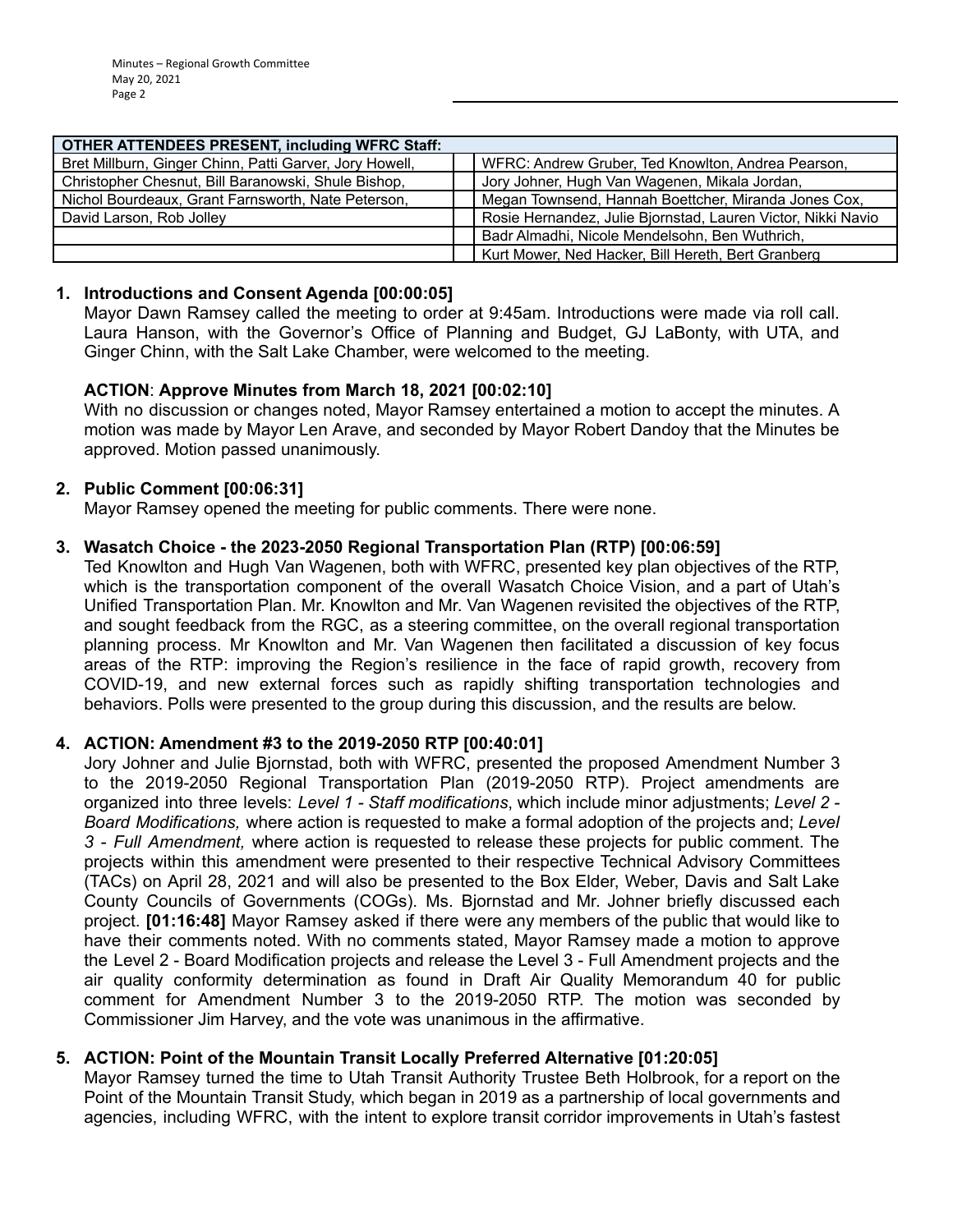Minutes – Regional Growth Committee May 20, 2021 Page 3

growing areas of southern Salt Lake County and northern Utah County. Information presented by Patti Garver, UTA, summarized the purpose of this study, which was to identify a Preferred Alternative, named the Common Ground Segment, that meets the needs of the proposed land use and communities in the area. The action requested is a vote of approval and support of this Locally Preferred Alternative in preparation for the upcoming environmental phase of the project.**[01:40:00]** Mayor Len Arave made a motion to approve the Common Ground Segment as the Locally Preferred Alternative, which was seconded by Commissioner Robert McConnell. The affirmative vote was unanimous.

### **6. Other Business [01:42:14]**

The next meeting is scheduled for August 19, 2021.

### **7. Adjournment [01:43:10]**

With no other business brought before the group, Mayor Ramsey entertained a motion to adjourn the meeting. A motion was made by Reid Ewing, University of Utah, and seconded by Beth Holbrook, UTA Trustee, that the meeting adjourn. Motion passed unanimously, and the meeting adjourned at 11:28am.

*A recording of this meeting, as well as meeting materials, may be found on the WFRC website at [www.wfrc.org](http://www.wfrc.org/)*

| Polling 1: Managed Lanes                                       |            |  |
|----------------------------------------------------------------|------------|--|
| Polling is closed                                              | 31 voted   |  |
| 1. Regarding the Managed Lanes approaches                      |            |  |
| I strongly support exploration with minimal concerns           | $(15)$ 48% |  |
| I support exploration despite some concerns                    | $(10)$ 32% |  |
| I support exploration but I have moderate concerns             | $(6)$ 19%  |  |
| I do not support exploration - my concerns are too significant | 0%         |  |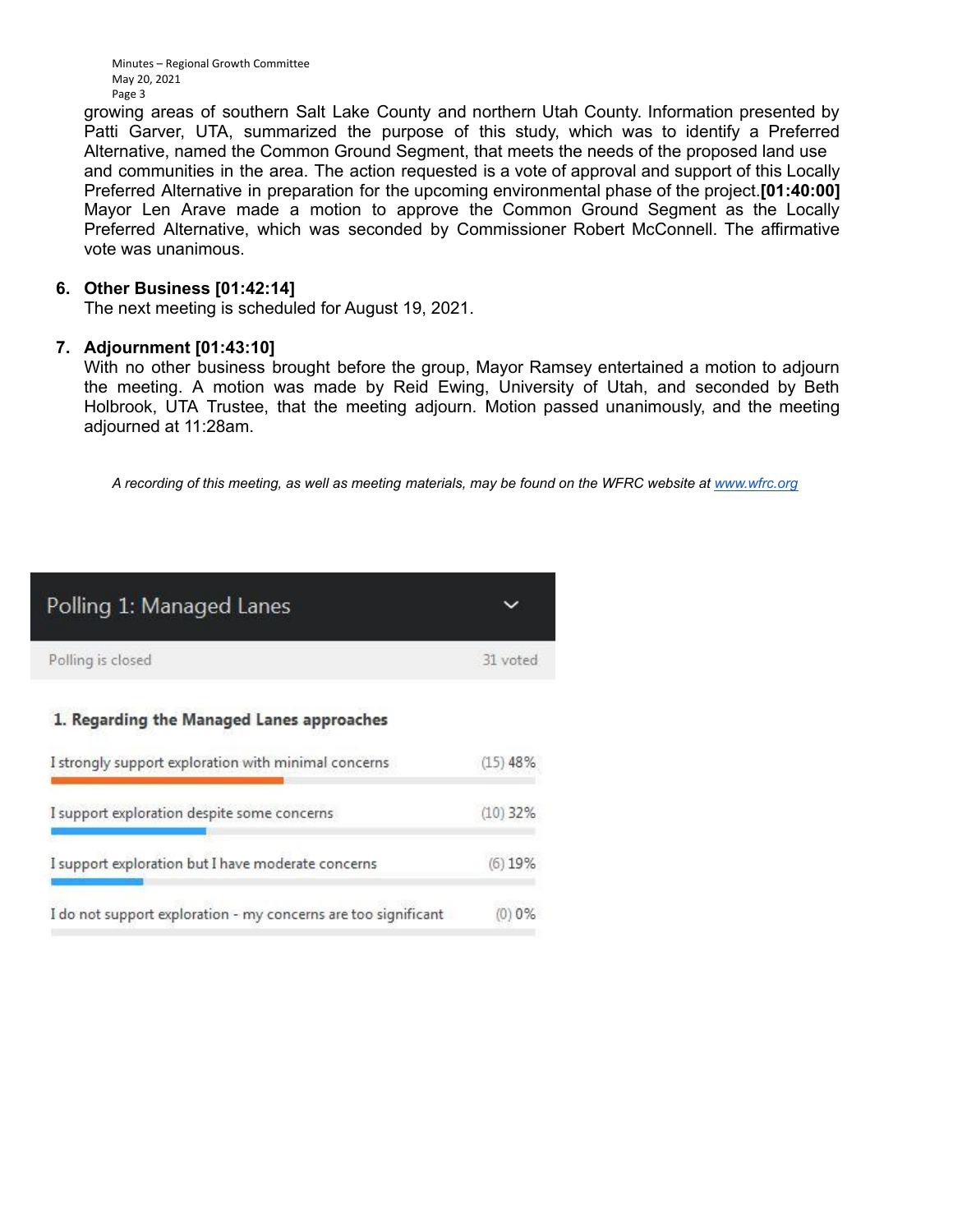

| I support exploration despite some concerns                    | $(16)$ 55% |
|----------------------------------------------------------------|------------|
| I support exploration but I have moderate concerns             | $(4)$ 14%  |
| I do not support exploration - my concerns are too significant | (1)3%      |

# Polling 3: Congestion Pricing

| Polling is closed | 28 voted |
|-------------------|----------|
|                   |          |

 $\checkmark$ 

# 1. Regarding the concept of Congestion Pricing

| I strongly support exploration with minimal concerns           | $(6)$ 21%  |
|----------------------------------------------------------------|------------|
| I support exploration despite some concerns                    | $(9)$ 32%  |
| I support exploration but I have moderate concerns             | $(11)$ 39% |
| I do not support exploration - my concerns are too significant | (2)7%      |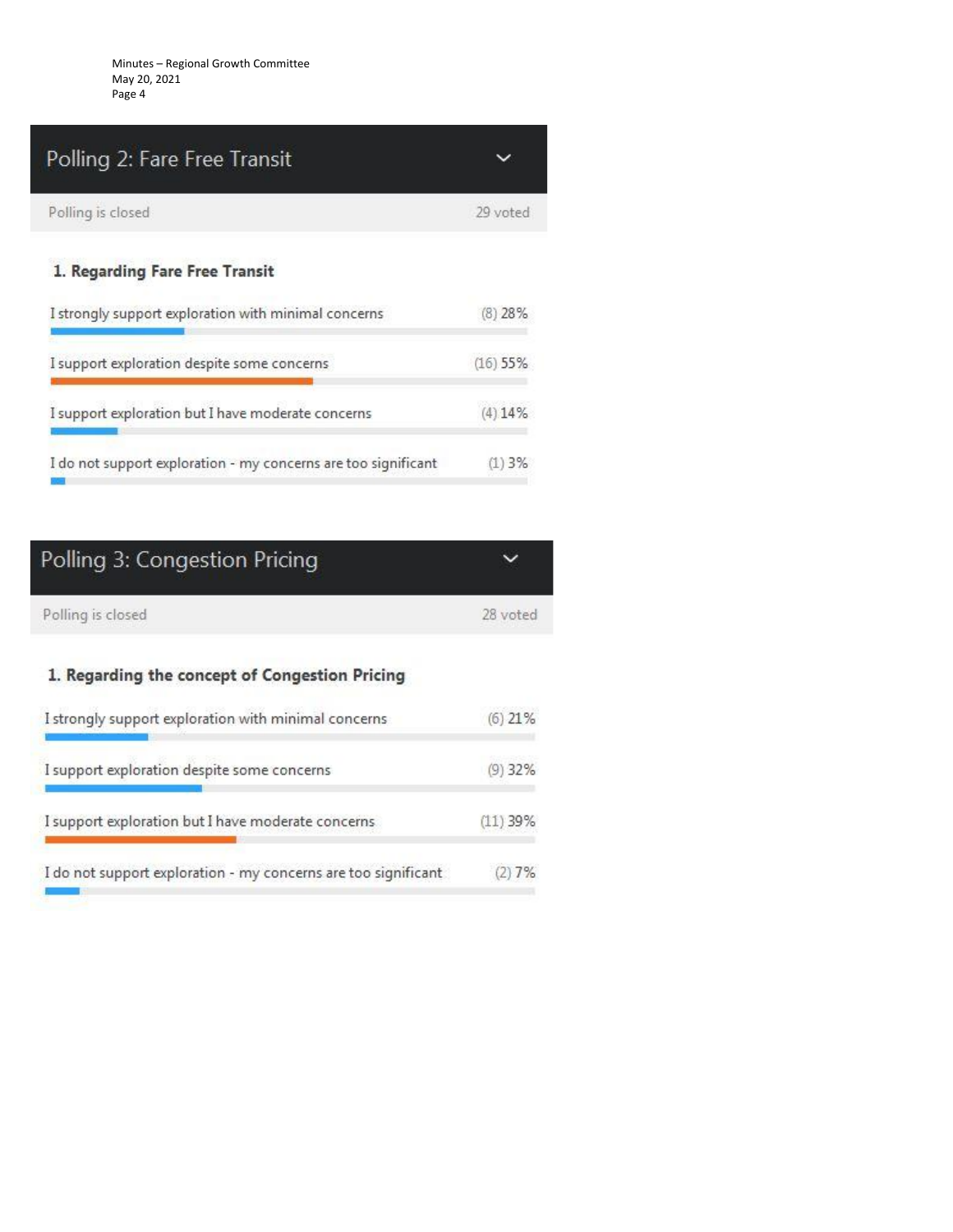Minutes – Regional Growth Committee May 20, 2021 Page 5

# Polling 4: Street Connectivity  $\checkmark$ Polling is closed 31 voted

### 1. On a scale of 1 to 5, approximate how much interest communities might have in improving Street Connectivity

| Little interest      | (2)6%      |
|----------------------|------------|
| Some interest        | $(8)$ 26%  |
| Strongly interested  | $(14)$ 45% |
| Extremely interested | $(7)$ 23%  |

| Polling 5: Curbside Management |          |
|--------------------------------|----------|
| Polling is closed              | 27 voted |

### 1. On a scale of 1 to 5, approximate how much interest communities might have in exploring new Curbside Management approaches

| No interest                 | (0)0%      |
|-----------------------------|------------|
| Little interest             | $(4)$ 15%  |
| Some interest               | $(11)$ 41% |
| Strongly interested         | $(8)$ 30%  |
| <b>Extremely interested</b> | $(4)$ 15%  |